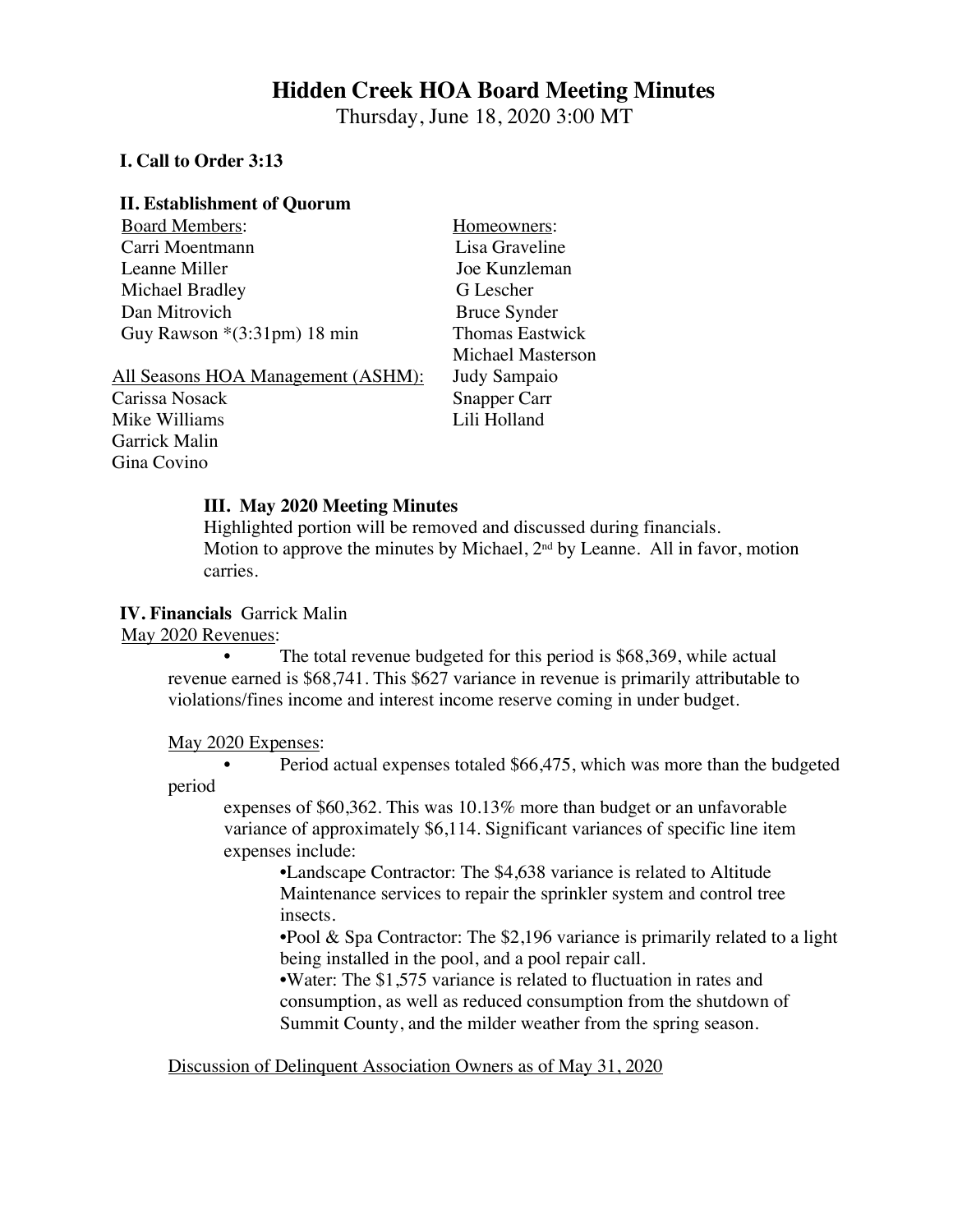After review of this report, there are three 91 plus day balances listed as of May 31,2020 totaling \$13,772. As of June 16, 2020 there are two delinquent accounts totaling \$12,475. These accounts have been sent to collections.

Unanticipated capital expenses:

• During the period, \$2,467 was spent on the retaining wall engineering.

• Planned capital expenses: During the period, \$1,272 was used to pay for the second half of heat tape repairs that started in February.

Summary: Year-to-date planned and unplanned capital expenses total at \$7,108.

# Question**:**

Leanne asked did the one account from last month get a delinquent notice? No. The owner made payment in full before a notice could be sent.

A projection on capital expenses was emailed to the Board with updated figures because of the recently approved projects. Suggestions were made by ASHM to remove capital projects in 2020 and 2021 based off the review of the balance sheet, approved 2020 capital projects and the timing of reserve accruals going into the winter months. The recommendation included removing all scheduled roofs for this year (\$100K) and removing exterior painting planned for 2021 (\$140K).

# Question:

Carri asked why the suggestion was made to remove projects? Garrick responded that because of the previous direction of the Board, not to raise dues or have a special assessment, it was necessary to remove the projects until the association had the funds. The only reserve funds that can be used this year are the ones that accrued in 2019 and are in the reserve account.

The operating budget is cannibalizing the reserve funds. The timing of seasonal operating budget increases, capital expenditures and reserve accrual does not allow for the funds to be available. The transfer of accrued reserve funds from the operating account to the reserve account can take place when the monthly operating expenses decrease. This is a timing issue of revenue flowing in and expenses flowing out. The reserve accrual is accounted for and tracked on the balance sheet but is only transferred when sufficient funds are in the operating account. Annually the HOA spends the reserve funds that accrue into the operating account before they are transferred in to the reserve account.

# Questions:

• Dan asked if there has been a correction in the budget? Mike Howe joined the meeting to explain the journal entry that was made to the equity section of the balance sheet. The net number showing in the equity section has not changed in regards to retained earnings.

• Why does it now sound like the financial report has changed when previous reports have been that the association is under budget or in line? Mike Howe responded there is some miscommunication. As of May 31, 2020, there is budget deficit of about \$8800 that is due to timing in the year. The actual net loss is \$8200, which is \$500 better than budget at the end of May. A journal entry is made monthly to account for the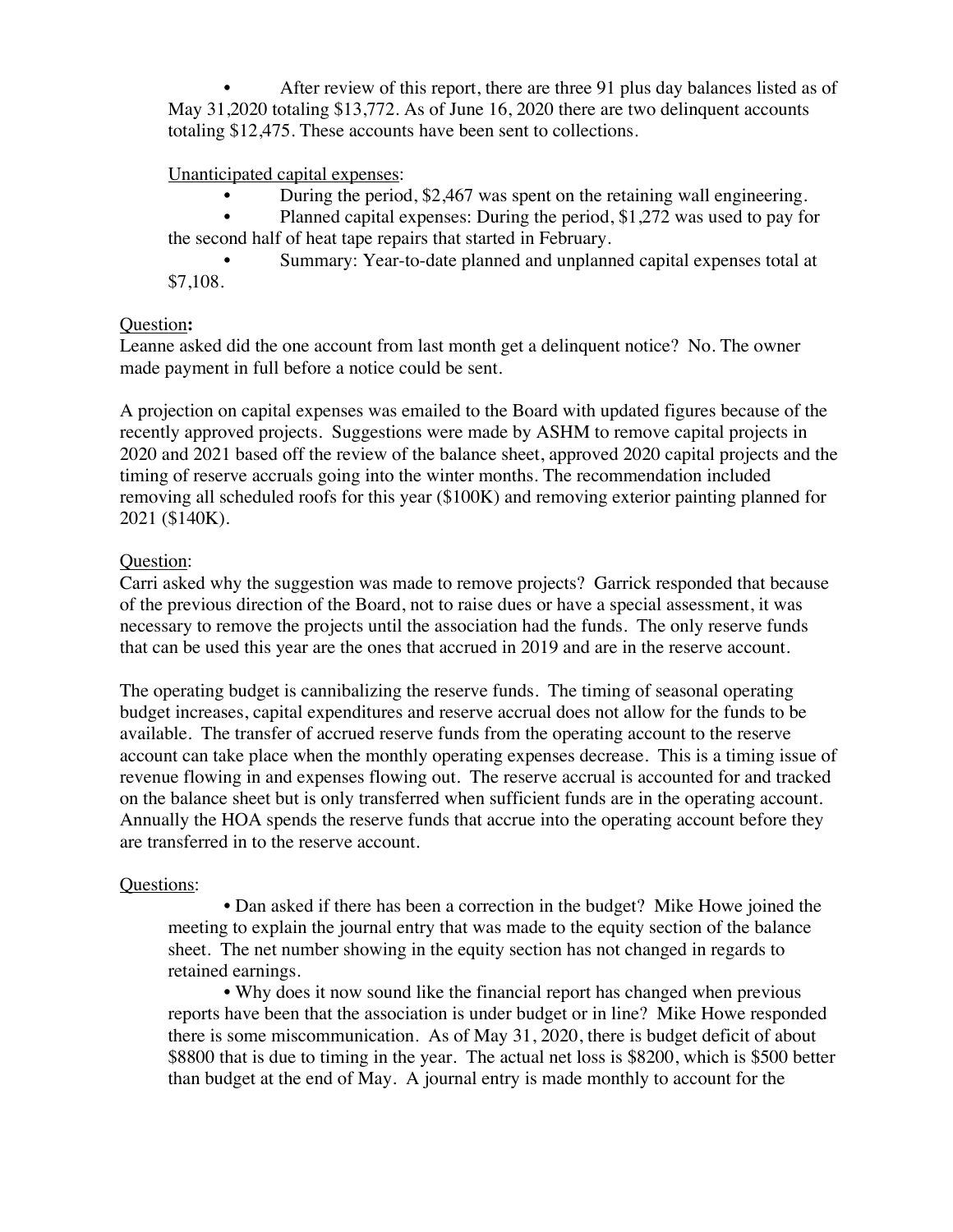reserve accrual of \$17,800. So far this year the association has \$89,000 of reserve accrual earmarked.

• Why does it sound like what Mike Howe is saying is different than what Garrick is saying?

If you look at the balance sheet, you have roughly \$380,000 set aside for your reserve in the equity section. If you look up on the balance sheet under assets, \$300,000 of that is sitting in the Merrill Lynch account and the other \$80,000 is sitting in the operating account. There is roughly \$46,000 that is sitting in your operating account for regular monthly expenses. \*Monthly expenses increase in the fall and winter months, more than the \$46,000 currently in the account and the monthly revenue. Typically, in the summer months management does not move the reserves because they will be expended during the summer season. ASHM accounts for the reserve accrual, but the funds remain in the operating account during the months that they are being expensed.

• Michael Bradley asks Garrick, can you articulate your comment about pulling money out for roofs as an example? \$380,000 in reserve accrual will not cover the \$406,000 in capital projects that is being discussed. This is why ASHM sent out a revised projection including the removal of roofing funds for 2020 and the removal of paint/repair projects in 2021. There are only funds to pay \$330,000 in reserve projects because there is \$380,000. Again, this is a timing issue. If we wait three months, there will be an additional \$55,000 in reserve accrual. In three months, there will be \$435,000 in reserve funds. Garrick concluded saying, by the time we get to the end of the year with the planned capital expenses there will be hardly anything left in the reserve to start next year.

Michael Bradley suggested there be a separate meeting to discuss. Leanne said that the Board will continue to evaluate and have additional discussion related to financials.

Mike Williams, Carissa Nosack and Leanne Miller met with Dale Gifford of Complex Solutions to update the HOA reserve study. More detailed history has been given to him and the timing of future projects can be reviewed in more detail.

ASHM will schedule another Board budget meeting in the next couple weeks.

Carri voiced concern that the HOA is diminishing the reserve quickly and there are so many more necessary projects in our community than there are funds to pay for them. The HOA needs to have a plan to increase dues and/or have a special assessment quickly. Carri thought that the process of discussing needs and wants had started last year (Town Hall Meetings, etc.) and questions why, as a new Board member, there isn't a plan yet. There is reason for financial alarm and questions, how is this surprising, it was brought up last year. A lot of the capital projects are long overdue and significant. Aren't we continuing to dig ourselves a deeper hole? If nothing is done now, won't the diminishing capital reserves find us in a position where we can't cover normal operating expenses that come due? Mike Howe stated that is correct.

Leanne explained that reserves have gone up and down. What is the best way to address that the association has more needs than funds? The question is what is the best way to address that fact and differentiate between needs and wants?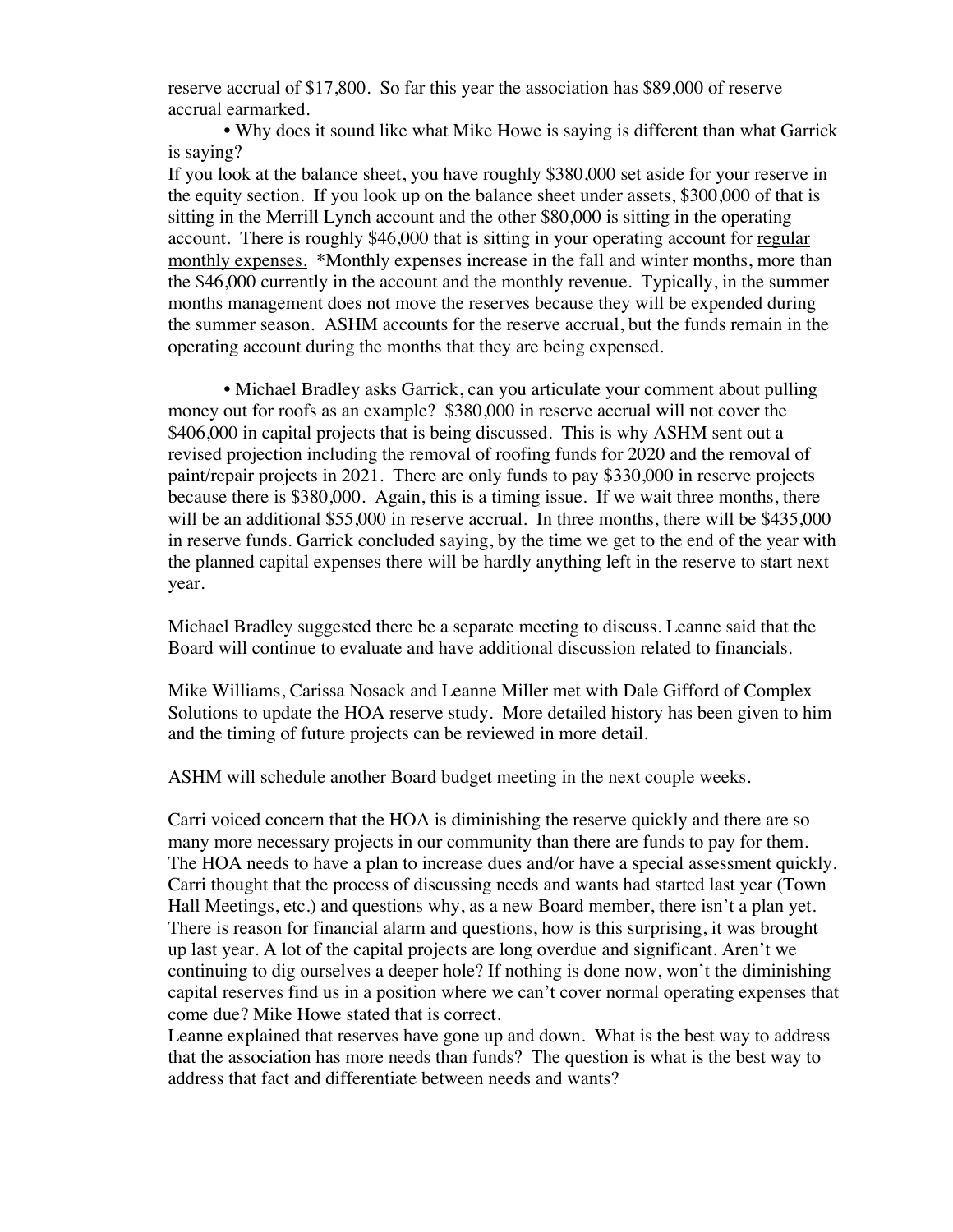The reserve study will help the Board to know how to address the funding requirements. As soon as ASHM has the reserve study it will be sent to the Board for review prior to another meeting. Dale Gifford is willing to call into and participate in the next meeting with advance notice.

Carri wants to go on record saying this is a very urgent situation and not simply a bookkeeping issue. It cannot be overlooked for more than a month.

# **V. Maintenance Report**

# **Remodel/Modification Report**

- 8B in progress and close to completion
- 8B exterior is pending as he may sell his unit
- 13B2 in progress and close to completion
- 14A2 completed to standard
- 16B1 pending exterior paint of dryer vent
- 16B1 board reviewed interior remodel details in an executive session
- 20B pending paint on decking and weather
- 24A pending exterior paint on gas line
- 25D concrete extension, pending
- 26B approved by County, completed
- 32A Interior remodel, in progress
- 34B Interior remodel, in progress
- 34B mini-split, new application has been submitted by homeowner
- $35B$  interior remodel  $&$  window slider replacement, in progress
- 38A received permits, beginning shortly

ASHM has documented all of the Hot Tubs in Hidden Creek. There are a few hot tubs that need painting or staining on the exterior surface. Leanne thought the criteria for needing maintenance might be if the finish is uneven. Mike and Leanne will follow up on the issue to clarify.

#### **Completed**

•Pool filled, filter sand replaced, and pool deck area prepared for opening 10am-6pm Monday-Friday. Pool gate code set to approved schedule

•Installed two more windscreens on tennis courts and moved screens down as requested

- •Awarded retaining wall project to Perez Excavation
- •Addressed potential water leak at 9A1
- •Reinstalled and reinforced post on garbage enclosure on Willow Creek Way
- •Removed stick fort on walking path toward Frostwood Dr.
- •Made security rod and replaced window screen on laundry room window
- •Hydro seeded scar area next to building 35, watering extra to establish
- •Replaced some old, damaged signage around pool area
- •Installed new recycle sign on recycle bin
- •Created new hot tub list
- •Reprogrammed pool gate master code for security purposes as requested
- •Path around pond weeded and maintained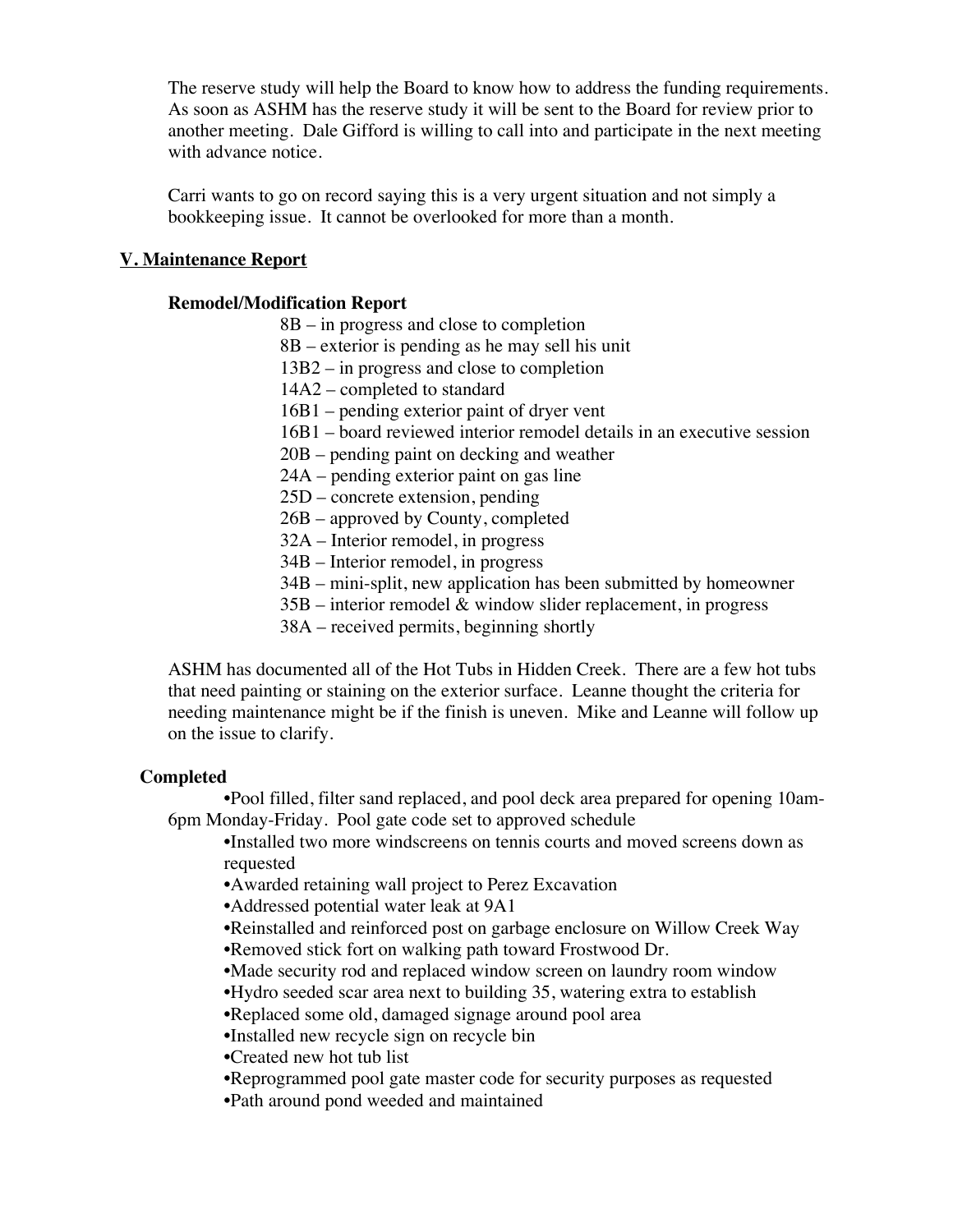•Repainted parking lot signs •Remodel inspections

#### **In Progress**

•Preparing for retaining wall, pond dredge, and waterline project

- •Painting/caulking stairs and landings
- •Painting yellow safety on concrete steps

•Painting/caulking as needed on exterior buildings

•Vole traps made in house and placed around property

The construction schedule will be emailed to the owners and notices posted on doors. The retaining wall will begin June  $29<sup>th</sup>$ .

JRock will do the inlet pond dredging during the MRW pipe project. Mike Williams is still hoping this will be a no cost project where the material will be left onsite to dry and be used on other areas of the property.

The pond has received an incredible amount of silt this year and it needs to be addressed.

# **Parking Patrol Report**

- Warnings placed on 2 oversized vehicles
- No cars towed this month.

Carri asked if the warnings were being recorded so that if in fact, the warnings are not being followed they can be fined. Mike reported that he found out who the vehicles belonged to and spoke to them direct. They were not written warnings. Mike will escalate the enforcement if it becomes an issue.

Fines & Violations were reviewed in executive session. The Board is having ASHM take vigorous records and improve regular enforcement across the community.

# **VI. Governance** (30 minutes)

**• Attorney**: Monitoring Summit County Public Notices

Miller Harrison will be able to stick within the HOA monthly budget of \$200 by using a paralegal within an hour a month.

Dan asked if the funds could be re-allocated from the pool monitor to cover the legal costs? Garrick reported that there is \$6000 for the year budgeted in legal and \$2000 has been spent. The funds for the pool attendant \$1650 can also be used if necessary, to stay within budget.

Michael motioned to approve a 6-month trial of \$200 a month for legal review of Summit County notices to watch for items that may affect the community (to see what reporting is received, how effective and what the output of issues/concerns are). If concerns are found, additional legal fees and strategy will need to be discussed and approved before costs can be incurred.  $2<sup>nd</sup>$  by Carri, Dan  $(Y)$ , Guy  $(Y)$ , Leanne  $(NO)$ . Motion carries.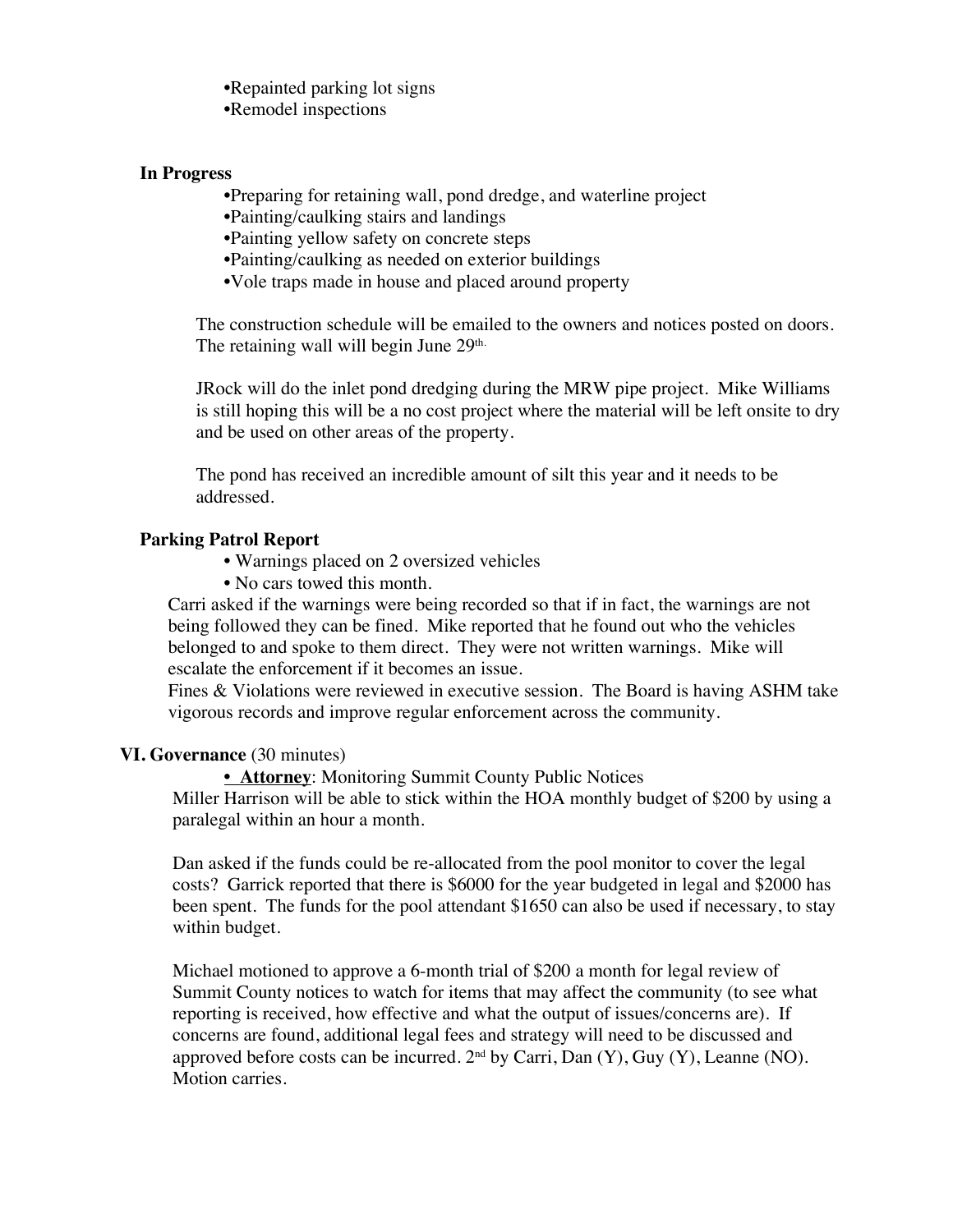\*Carri asked for this topic to be revisited on the Agenda in 5 months so that is not overlooked.

# **• TCFC/MRW/Hidden Creek Bill for Open Land Parcel**

The amount of silt coming from uphill needs to be addressed. It correlates to the amount of building going on.This has been an ongoing topic of discussion. A lien has been recorded against the Open Space property for the water meter. The meter is located off of Canyon Resort Dr and part of the use is for Hidden Creek and part of the meter's use is for either TCFC or CVMA. An agreement had been established to deal with the mixed use of the meter and that agreement was lost in the transition to Mountain Regional Water.

Leanne would like to propose that the Board sit down and have a meeting with TCFC to discuss this and other outstanding issues (including the open land parcel) and that a Board member volunteer to take the lead on negotiations and setting up a meeting with other members attending if possible.

Michael commented that given the organizational changes at TCFC, Hidden Creek's issues are not getting recognized and a sit-down meeting is needed to resolve the open issues. The unresolved issues are scattered around the community and not just around the pond. There are outstanding landscape issues around the tennis courts and Willow Creek along Frostwood. Some of the concerns are possibly in violation of the SPA Agreement and the Board may be able to leverage it to get them to the table to finish negotiations.

\*Michael Bradley will take the lead position for the Board to set up an in-person meeting with TCFC.

\*Leanne will send a copy of the spreadsheet to Carri for review so that she is familiar with the open issues.

# **• ARC**

1B - interior modifications and deck

ARC notes:

• Provide documentation from MRW not impeding on water line (provide documentation of new drain/water lines) RECEIVED

- Doors must meet standard
- Hot tub application SUBMITTED
- Exterior door hardware needs to be standard
- No spigot installation
- Sprinkler repairs from work are owner responsibility to repair.
- Tree removed

A replacement tree of 4-6" caliper (like-size) will be purchased by the owner and installation paid for by owner. Location of installation to be at the Board's discretion.

• Provide location of dryer vent (must be painted to match)

ARC recommends to the Board to allow for future upper deck location of hot tubs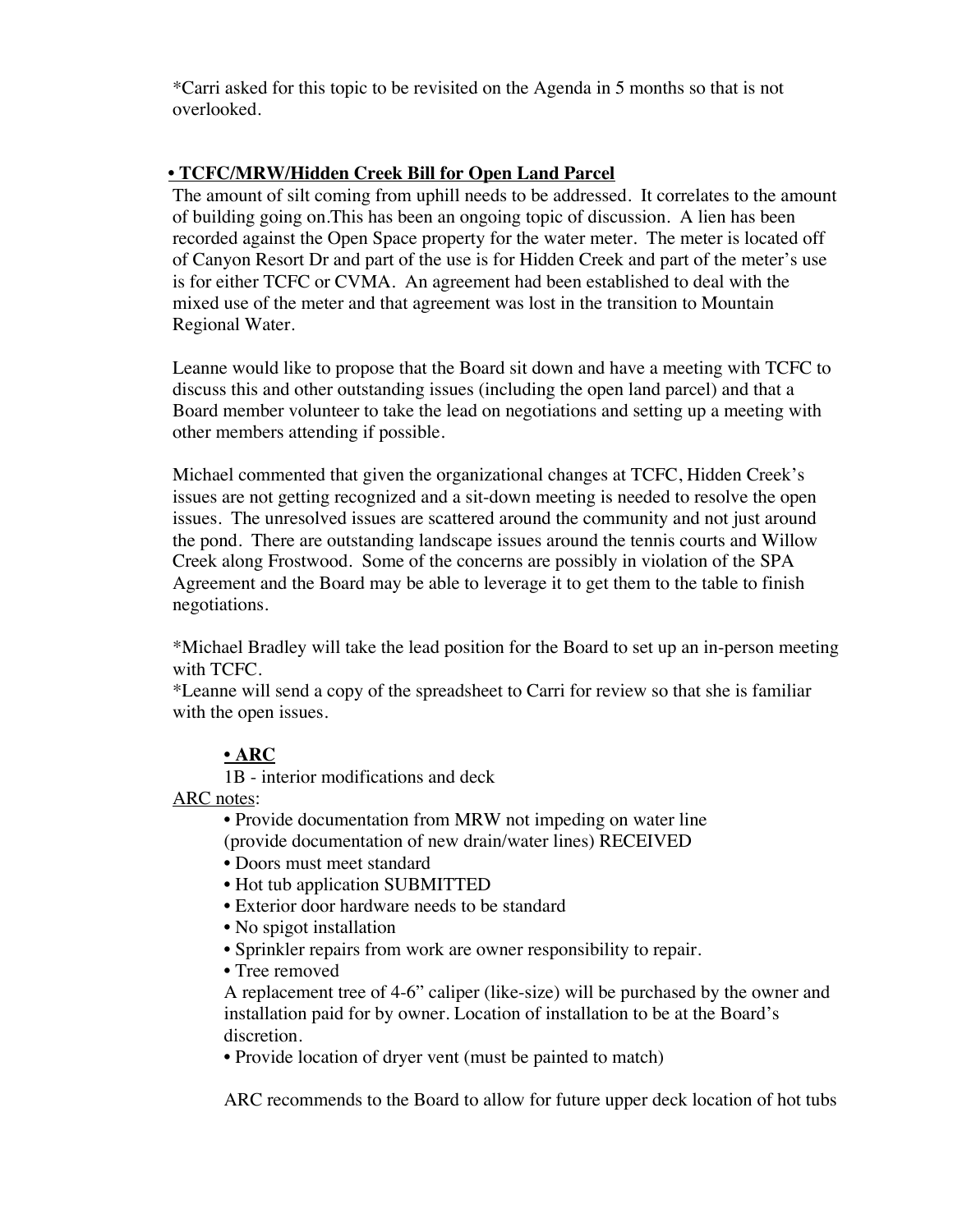provided proper engineering and homeowner responsibility. It was determined by ARC that a revision of the Hot Tub Installation Agreement would be the best spot to locate these concerns. Eric Weeks revised the agreement and forwarded to ARC for review. ARC requests the revised Hot Tub Installation Agreement be added to the agenda for approval. Item was not discussed and should be carried over to the July Board Meeting.

Carri motion to approve based off of ARC recommendations bulleted above on the interior modification and deck,  $2^{nd}$  by Michael, Guy (Y), Dan (Y), Leanne (Y). Motion carries.

NOTE\*Adjacent homeowner's will still need to be polled on their opinion of the spa installation prior to final approval.

#### 7A – mini-split system

The documents and application in the Board packet are a third iteration and are not what was reviewed by ARC. ARC comments/recommendations were made irrelevant.

The reason the owner is applying for a split option is because that is all that is currently approved by the HOA. The homeowner is open to other more efficient (whole house) options if approved by the Board but would like the Board to move forward with a decision at this point in time with the updated application. Michael Bradley is working on a new standard option for and AC unit that can be used with existing furnace installations in townhome units to avoid multiple split installations. Michael expects to have this detailed within 2 months, max.

The homeowner's preferred location is the first option, on the side of the building towards building 6, where the conduit lines can be run within the wall. The previous cubby/personal deck location, that was preferred by ARC, would require a lot of exterior conduit, cancelling out the preferred location. Running the conduit within the wall is aesthetically preferred over the location of the condenser. The homeowner stated that the best option for the owner is the second option but the best option in his opinion for the community is the first option (by eliminating the exterior conduit).

First motion to approve the second option which will be in the cubbyhole with extensive conduit runs (on the condition that if a revised standard for standard central A/C is quickly implemented, that makes more sense for the type of unit, the homeowner is willing to submit a new application) made by Guy,  $2<sup>nd</sup>$  by Leanne. Dan (Y), Michael (Y), Carri (NO) because the Board's highest preference has always been to have the conduit concealed.

After review of the new locations and negative vote from Carri the Board had new discussion. Dan changed his vote and agreed with Carri's position. The conduit runs take priority over the location of the condenser unit. Option one has a small condenser with conduit run within the wall. The side location for the condenser faces the door of 2 other units, but they are at a distance so that sound will not be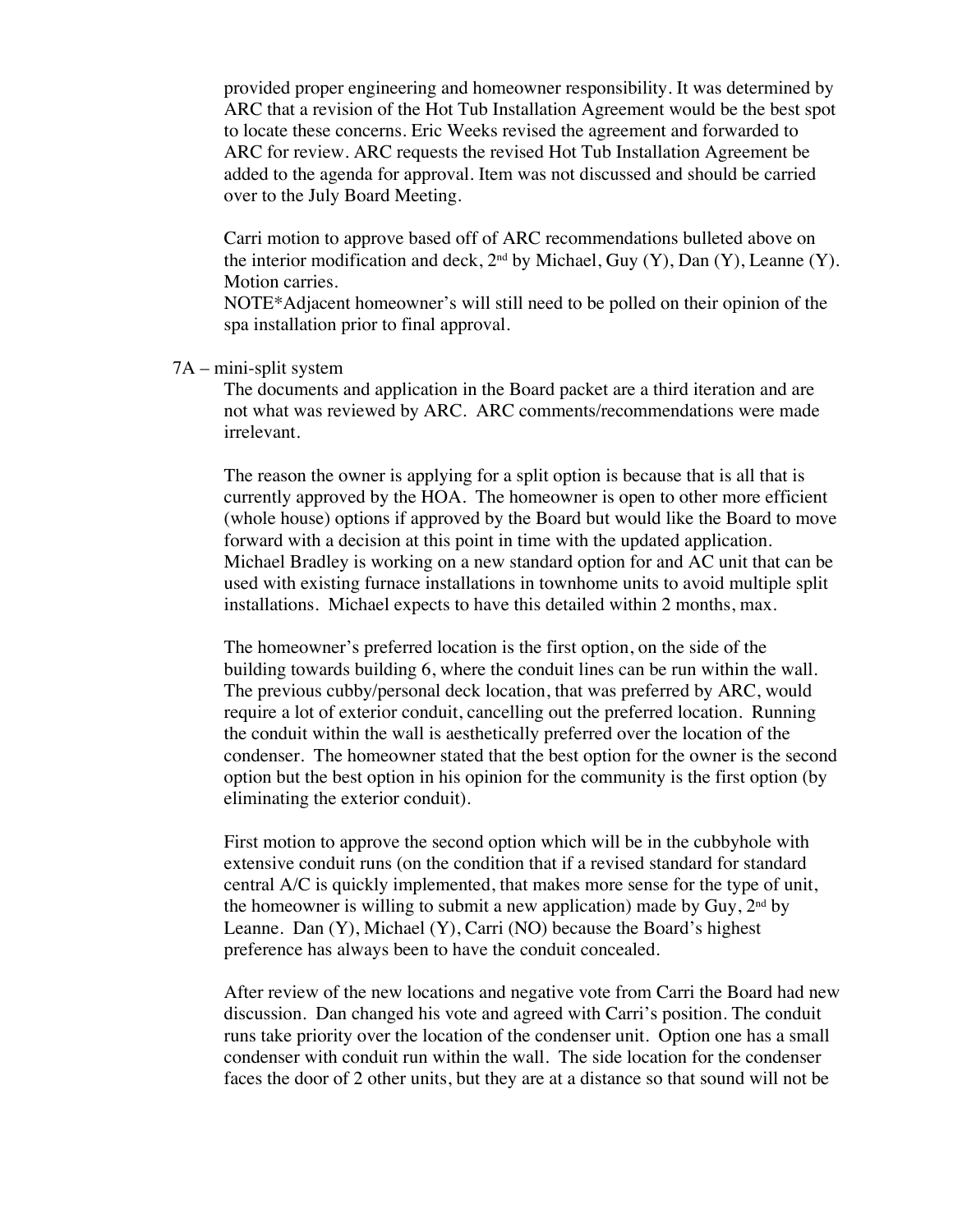a concern. NOTE\*The adjacent homeowners will still need to be polled for their opinion prior to final approval.

Mike Williams asked questions about whether the contractor had presented these 2 options or whether they came from the homeowner. The homeowner is in construction and has presented the feasible options. Running the conduit on the interior will require the homeowner to open up interior walls and will take considerably more work.

Second motion to approve Option 1 with the condenser on the side of the building and the interior conduit (on the condition that if a revised standard is quickly implemented, that makes more sense for the type of unit, the homeowner is willing to submit a new application) by Dan,  $2<sup>nd</sup>$  by Michael, Carri (Y), Leanne (Y), Guy (was no longer on the call. 1hr 52m 35 sec). Motion carries. Homeowner expressed appreciation for the Board's time and attention to this matter in watching out for the best interests of the HOA.

29A – interior remodel

ARC notes:

• Make sure COI and license is included

• Provide information on new furnace under steps (furnace type), any venting or outside Protrusions, ducting.

The County will be the one responsible for giving approval for the installation and questioning it is outside of the association approval to question.

• Identify plumbing for new shower & toilet (detailed drawings). One bathroom is being made into 2 bathrooms

• Note to Board, there was a second door on the second floor connecting this unit to adjacent one 29B. Remove door and sheetrock.

Leanne mentioned there is not a mechanism to deal with the increased load on the sewer and water usage. Carri mentioned that what is being proposed in this unit, ARC members commented already exists in other units. (26B)

Michael and Leanne suggest to table and obtain answers to questions.

\*ASHM to ask owner 1) furnace type details 2) Plumbing details and drawings for shower and toilet 3) as this is a remodel, ask the owner about insulation in the attic area and obtain clarification if anything is happening in that area or if it is currently in use. \*Gina Covino will reach out to the owner.

Leanne suggested the Board may possibly request the owner to provide improved insulation as part of the approval process. Board to compare plat and percent allocation with 29A and 26B. 38A is doing this same bathroom remodel shortly. Insulation was not part of discussion for 38A. Carri commented that this homeowner's application may not be the right application to address the attic insulation. Lisa commented that ARC never discussed an increase in water/sewer usage and charging a homeowner additional fees. Lisa noted that this has been repeatedly discussed over the years that this may not be legal.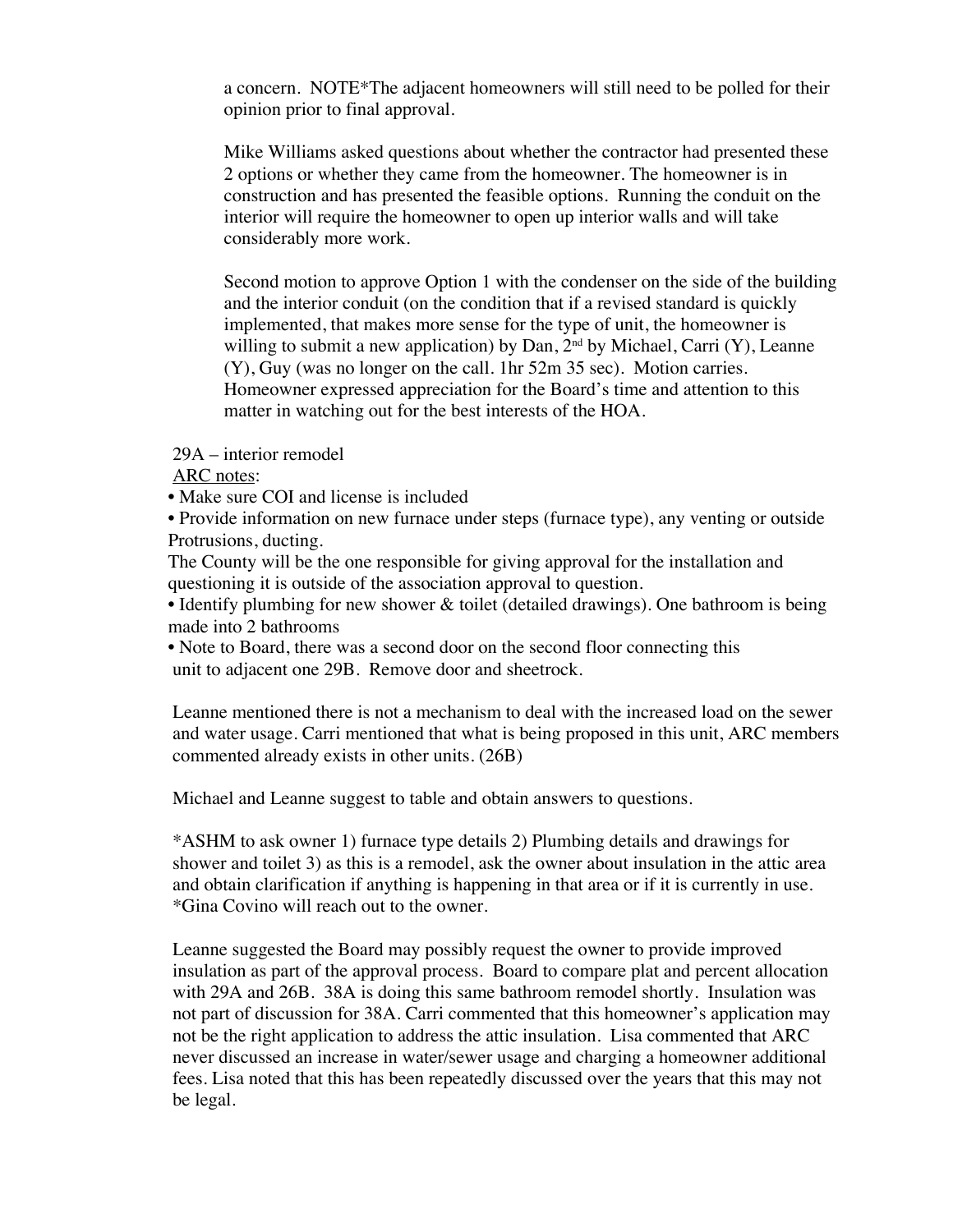Lisa commented that all of the items being asked of the owner were discussed at ARC and should have been followed up with the owner prior to the Board Meeting. Gina commented that who followed up with and owner after an ARC meeting has changed periodically and it has been inconsistent. ARC asked for these items to be followed up on after the ARC meeting. A new procedure is under discussion between ASHM and the Board to be implemented for ARC meetings for note taking and follow-up.

- 34B mini-split, owner has agreed to complete the list based on the original approval.
	- 1. Relocate: Heat pumps from the wall and install on the ground.
	- 2. Remove: Exposed conduit and line sets will be removed from the exterior
	- 3. Install:
		- o Line sets within the interior of the structure
		- o Screen wall
		- o Weed barrier
		- o Rocks
	- 4. Replace:
		- o Exterior panels damaged by from external installation
		- o Drain spout if damaged
	- 5. Paint: All paint will match existing structure
		- o New exterior panels
		- o Drain spout

Motion to approve this proposal by Carri, 2<sup>nd</sup> Dan. All in favor. Motion carries.

• 2020 Capital Projects –

• Roofing/Insulation. Out of Order (Roofing/Insulation discussed in the meeting after the Paint Standard)

An email was included in the packet from Mike Williams with his report that the hard foam board insulation should be done at the time as the roofing in order to address the ice damming. Roofs 4,5,6,31 have the foam board insulation, used successfully. It is recommended that homeowners address cathedral ceilings and interior insulation when they remodel. The cost to re-roof with insulation is about 2x as expensive, but it is the correct way to address the issues. The big factor for the Board is to determine how to pay for the insulation. It is ASHM's recommendation to hold off on roofing this year based off of the HOA's capital expenses, wait for reserve accrual and maintain the cash for increasing monthly expenses in November and December. If the Board proceeded with one roof, the cost to do it right would be limited to only completing a single roof. Units 37 or 38 would be the next highest priority roofs. If a roof was done it would put the HOA at risk of not having funds to cover the increased monthly expenses for November/December.

**Hot Tub Installation Agreement** - A revision to the Hot Tub Installation Agreement was completed and recommended by ARC for the Board's approval. The revised Hot Tub Installation Agreement has been sent to the Board members by Leanne. No comments were received prior to the Board Meeting. Leanne does not think the revision is necessary and believes the requested revision is redundant and protection is already in language in other areas of our HOA documents. Carri disagrees with Leanne's opinion and states Eric Weeks as an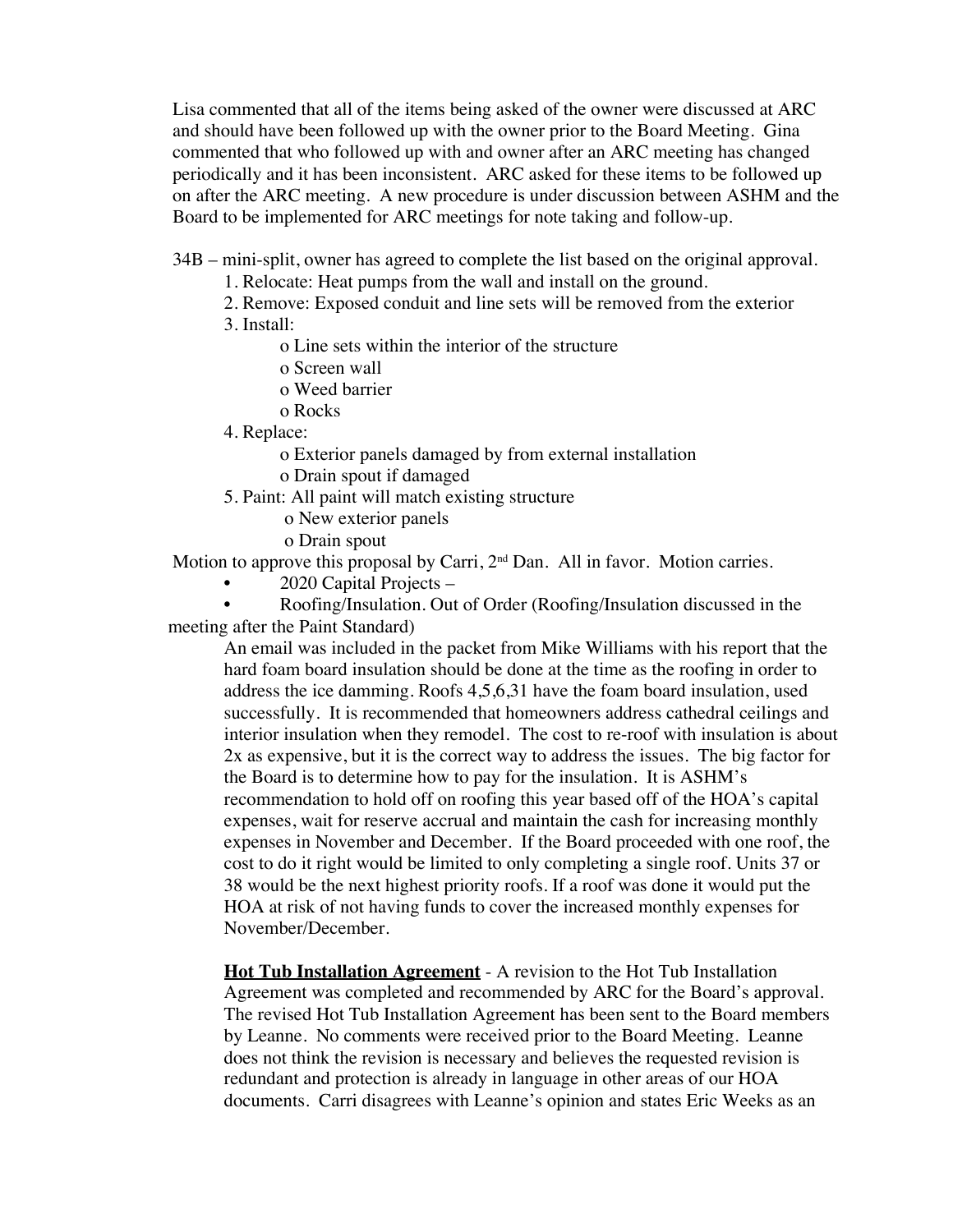ARC member is the original drafter of the document and as a UT lawyer is qualified to advise and make the revisions. ARC recommends and as a Board member, Carri thinks it is the appropriate location for the information to be included. Carri requests that this be taken up via an email discussion and vote so that is does not take up valuable time at the next meeting. Leanne comments that the email is already in action.

Paint Standard - Carri requests that the Paint Standard be ratified in the Board Meeting. \*Leanne said she needs to get off the call. Carri stated it was okay if Leanne needs to leave as a quorum is still present.

Carri makes a motion to approve the paint standards that were presented in the September 2019 HOA meeting and ratify those selections. No response.

Guy spoke up that he has not seen the colors and he is not able to access his board packet. Michael commented and questioned if it was necessary to complete without a plan.

Carri reported that the door color (approved last month) was selected with the building color and were recommended jointly with the door color. The ball was dropped with the planned paint colors not being added to the standards last September. The prior board which included both Dan and Leanne voted to approve and the email vote was simply never ratified. Is there a reason that someone wants to explain why this cannot be simply ratified?

# **Leanne complains that the Board was given the information in the board packets too late, there was too much to review and it is being rushed through. 5:31pm Leanne Miller left the meeting**

It is reminded that the paint colors have been in the last 2 board packets and board agendas. Discussion continued with Lisa Graveline joining (as a previous Board member during the time the colors were selected and approved for a vote). Pictures were in the packet last month with pictures of her front door showing Quiver Tan and Griffin. Locations where the colors can be viewed in the community were discussed. The darker part of the shed is painted Quiver Tan and Lisa's front door (38A) is painted Griffin.

Standards document (with changes) was added to the packet for final review before posting. Griffin was already approved in this document without the building color. Guy walked and looked at the shed color and approved.

Second motion to approve Quiver Tan by Carri,  $2<sup>nd</sup> Dan (Y)$ , Guy  $(Y)$ , Michael abstain. Motion carries. The new paint standard is approved so that it can be sent out and take effect. Noted the approved paint colors will be provided to MRW for the new valve station.

# **VII. Owner Comments**

Michael Bradley: brought up the desire to meet with the community in July, but that COVID restrictions changed those plans.

Carissa mentioned the annual meeting is in October. The meeting does not have to be then but that is when you will get the best response and owner turn out. ASHM recommends that the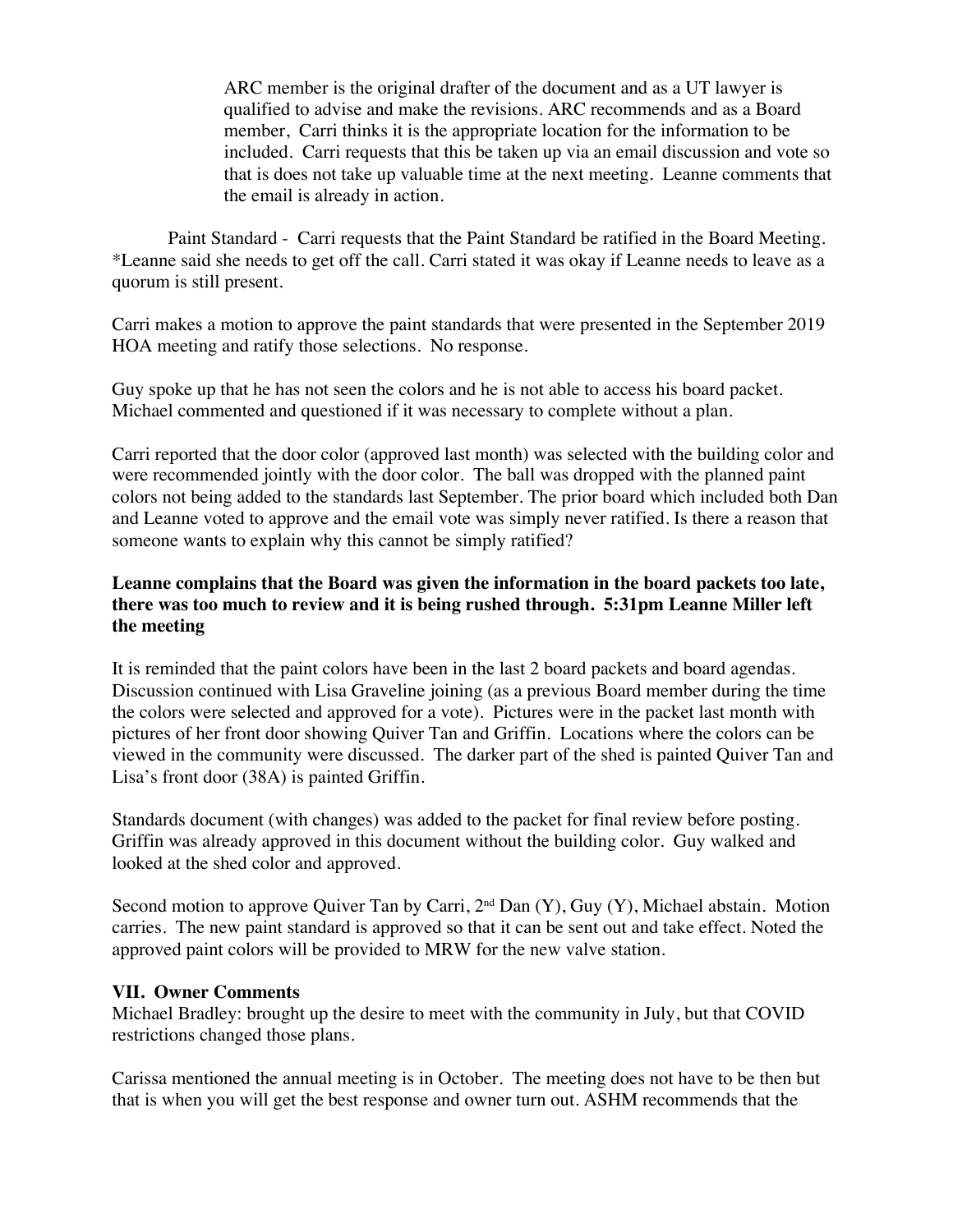Board develop their plan to present detailed information (the need for and monetary value of projects at Hidden Creek - quantify the projects) and continue the Special Assessment discussion with owners. The Reserve Study Specialist is willing to participate in a Board call to discuss the results of the reserve study and the recommendations.

The \$1.6M Special Assessment figure that was proposed last year, will likely be confirmed with the reserve study and is probably what the Board should propose again this year with a more detailed presentation and the backing of the full Board. The alternate option is to move forward with the Amendment to the documents that Leanne previously proposed for a Re-Investment Fee and possible Special Assessment provision without the vote of the community which would have a cap. Carissa states the reserve study specialist will speak with you and he will flat out tell you need to raise dues and/or have a special assessment. On Friday, on the walk around with him he did not mince words.

Joe Kunzleman: I've been trying to stay abreast of things for a few years now. We are right where we were a year ago with no progress and it seems the Board is relearning things they already learned a year ago.

Carri Moentmann: Agreed with Joe. We just need to move forward now expeditiously, we don't have the luxury to wait. The Board has not given the homeowners the transparency that was promised at the last Board election. The homeowners have not been properly informed and educated. It is embarrassing. No one wants to get bad news but it is like getting sucker punched. No one wants to spend money or impose a special assessment but when we have 6 roofs that need replacement this year and we can't even replace one that should give you pause.

Dan Mitrovich: None of the Board members are against a special assessment. What happened last year is that a portion of the Board did not agree with the spending, the projects and how it would all happen at once. Not enough detail was presented. We are open to an assessment, but none of us are happy with it being shoved down our throats. Dan is fine with a special assessment, but it is agreeing on the spending and the projects that is the problem. Earlier in the year, the Board (minus Carri) has had meetings on the capital expenditures for the year. They were in agreement about a special assessment for the lighting project only. They simply were not in favor of \$1.3M that was tossed out last year and the lack of spending details. Dan explained the Board approved a handful of roofs based off of Mike's recommendations for this year. Since the lighting project is more extensive it was going to be pushed off until next year. Dan said that he was not against a special assessment. The Board is working within the budget for this year and as far as Dan knows regarding capital spending the HOA is on target for the year.

Michael says the board has been adding more to reserves this year compared to last year. Carri is concerned the reserves cannot keep up and this is not enough to cover the needs of the community. Dan said he sounded the alarm about the reserve 3 years ago with the prior Board, what he did not support was the proposed spending. Dan told Carri if there are particular projects that you think need to be done immediately, let's meet as a Board or a subcommittee to discuss and figure out how we are going to pay for it. Michael explained one of the Board's primary focuses was the 6 roofs and the ice dams and insulation concerns disrupted the capital budgeting plans on the roofs.